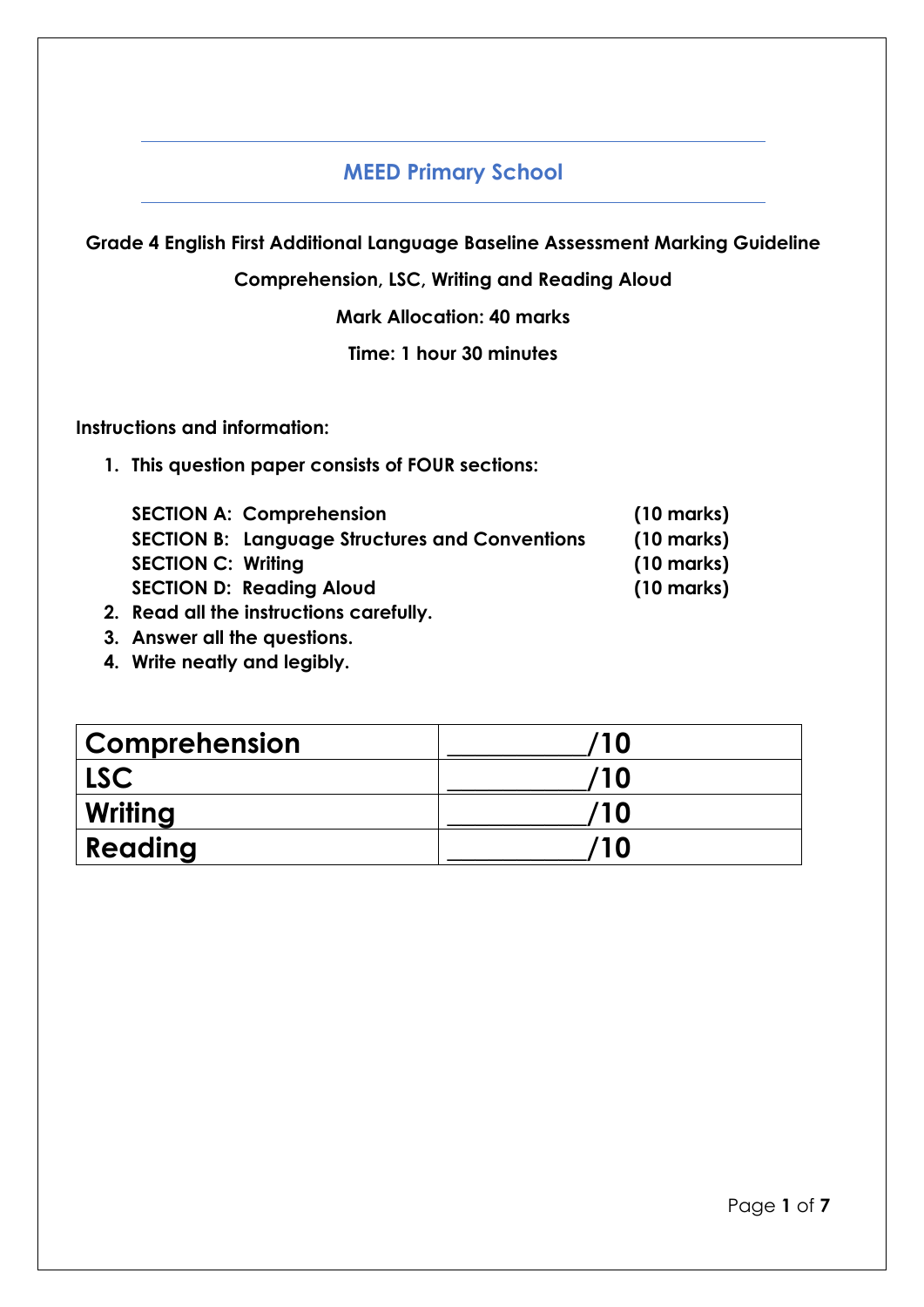# **SECTION A: COMPREHENSION (10 MARKS)**

#### **QUESTION 1: READING FOR MEANING AND UNDERSTANDING**

# **TEXT A**

Read the story and then answer the questions that follow.

On 18 July 1918, a little Xhosa boy was born in a peaceful village called Mvezo. His name was Rolihlahla Mandela. He grew up in Qunu and lived with his mother Nosekeni, father Gadla and sisters Baliwe, Nothusile and others. Rolihlahla looked after cattle and played with the boys in the village.

At the age of 7, he started attending a Methodist Mission school. His teacher named him Nelson. After he had finished Grade 7, he went to a boarding school where he passed Grade 12. He qualified as a lawyer a few years later.

Mandela joined the ANC and was arrested for fighting for freedom and equality for all South Africans. He was sent to prison on Robben Island. After, 27 years he was released.

In 1994, he became the first democratically elected President of South Africa. Nelson Mandela loved people and was very fond of children. He was known as Tata, which means, 'Father'. Tata died a hero on the 5<sup>th</sup> of December 2013 at the age of 95.

[Adapted from *Long Walk to Freedom*]

#### **Answer the following questions.**

1.1 Give the story a title. (1)

# **Nelson Mandela; The Story of Mandela or any title relevant to the text.**

- 1.2 Circle or underline the letter next to the correct answer.
- 1.2.1 Who is the main character in the story? (1)

#### **B Nelson Mandela**

1.2.2 Which country's president was Nelson Mandela? (1)

# **B South Africa**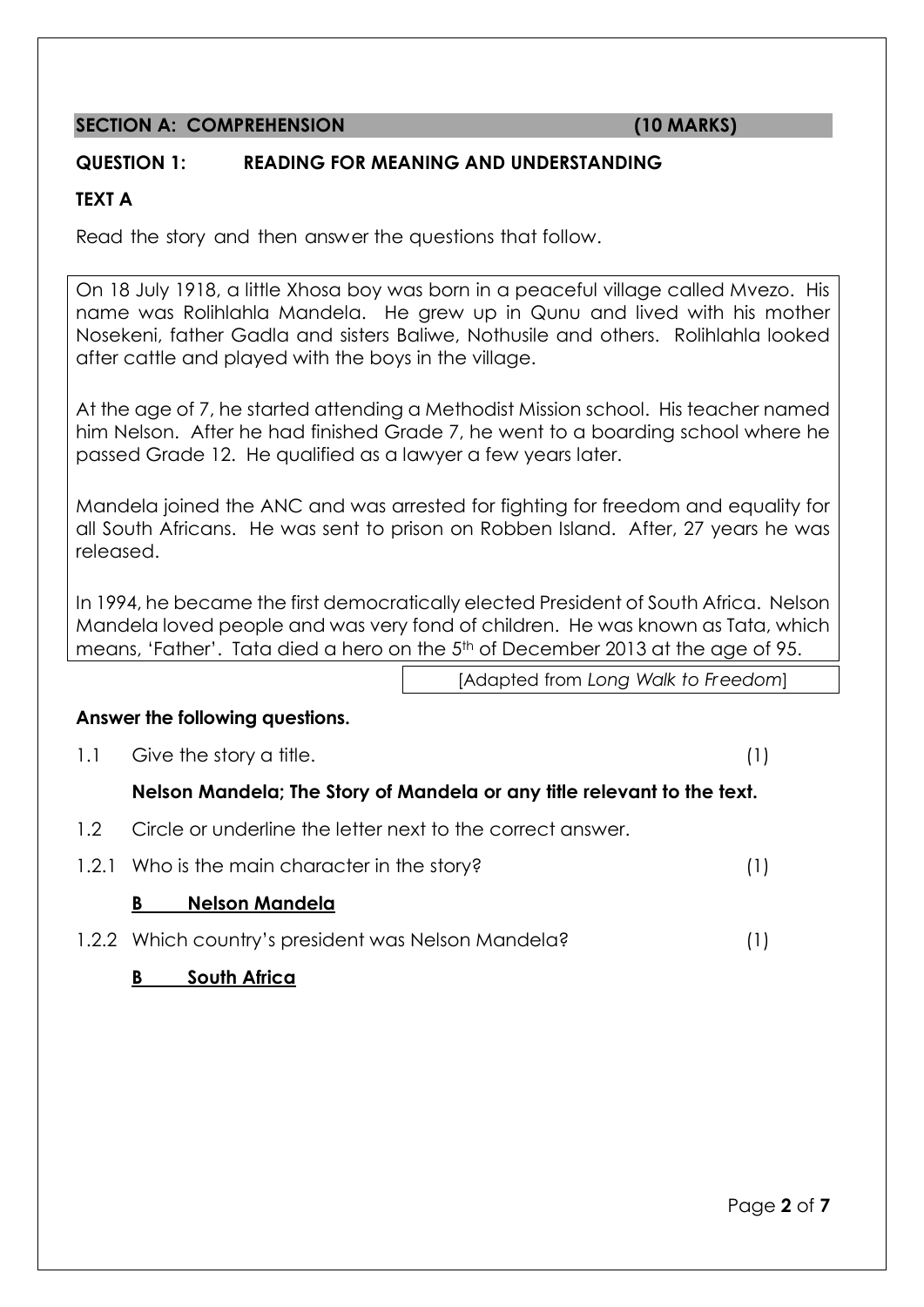1.3 Show the correct order of the events in the story. Number the sentences from 1-4 in the boxes to show the correct order. (1)

| He became President in 1994.            |  |
|-----------------------------------------|--|
| On 18 July 1918, a little boy was born. |  |
| l Tata died a hero.                     |  |
| His teacher named him Nelson.           |  |

1.4 Why was Nelson Mandela sent to prison? (1)

He was sent to prison because **he was for fighting for freedom√ and equality√ for all South Africans.** 

- 1.5 Why do you think people called Nelson Mandela 'Tata'? (1) **Tata means 'father' and he was like a father to all South Africans. Or He cared for all South Africans.**
- 1.6 Say whether the following statement is true or false. (1)

#### **Nelson Mandela was in prison for a very long time. TRUE**

**TEXT B**



Page **3** of **7**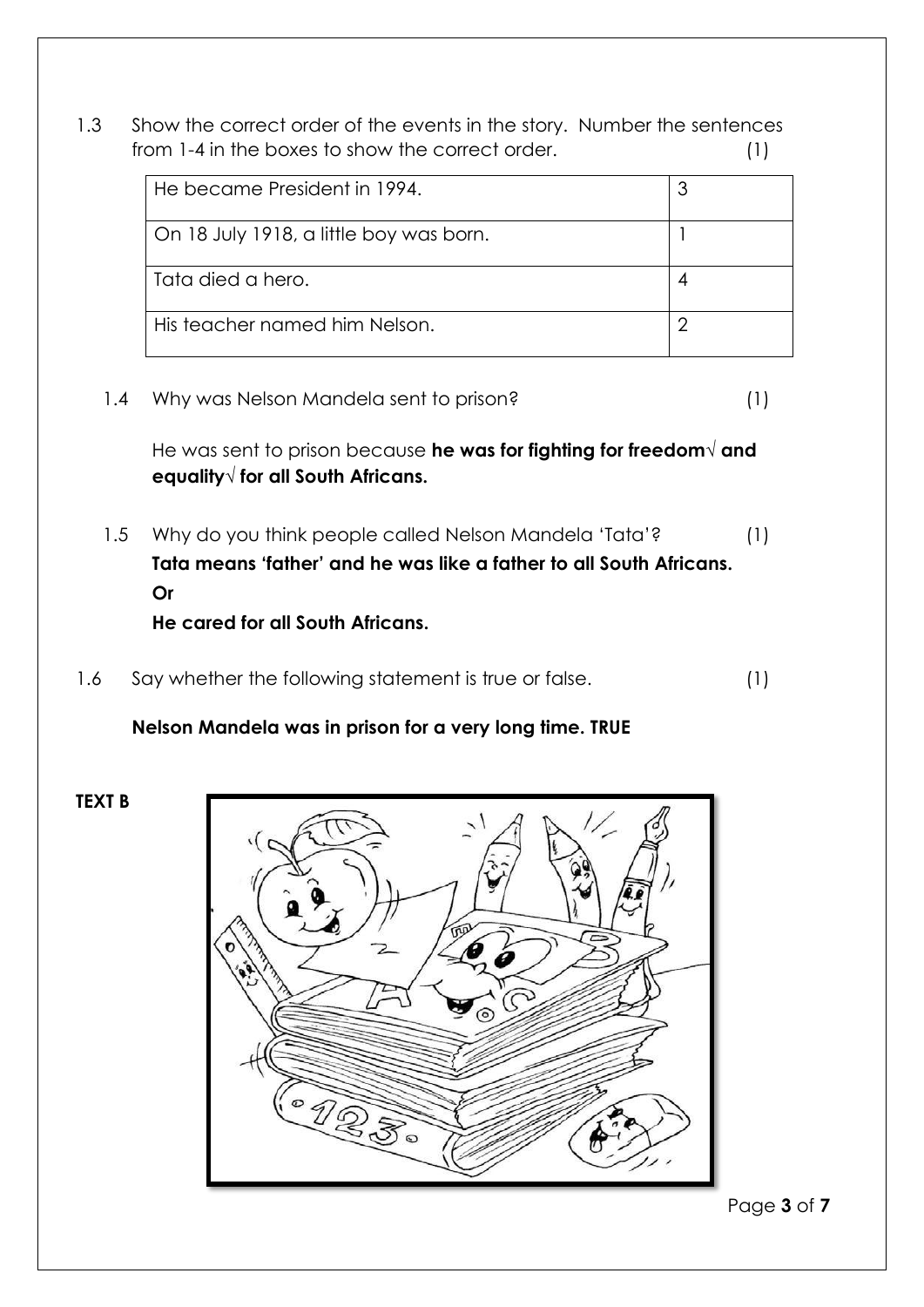- 1.7 Circle the letter next to the correct answer. (1)
- 1.7.1 Which stationery items is this store advertising?

# **D pens, rulers, erasers and schoolbooks**

1.8 Complete the following sentence. (1)

The smiling faces tell us that going back to school makes a learner feel **happy/excited or any emotion relevant to joy.**

1.9 If you could be any of the products in the advertisement, which would you like to be? (1)

**Learners choose one object. They don't have t provide a reason.**

#### **SECTION B: LANGUAGE STRUCTURES AND CONVENTIONS (10 MARKS)**

5. An adjective describes a noun. Circle one adjective in the following sentence. **If learners choose both, allocate one mark.** (1) **A** little **boy was born in a** peaceful **village.** 6. A noun is a naming word. Circle one noun in the following sentence. **If learners choose both, allocate one mark.** (1)

**He looked after** cattle **and played with the** boys**.**

- 7. A conjunction is a joining word. Circle one conjunction in each of the following sentences. (2)
- 9.1 Mandela loved people **and** was fond of children.
- 9.2 His name was Rolihlahla, **but** his teacher called him Nelson.
- 8. Rewrite the sentences in the tense as indicated. (2)
- 10.1 past tense (1)

His sisters **lived** in Qunu.

10.2 future tense (1) He **will fight** for freedom.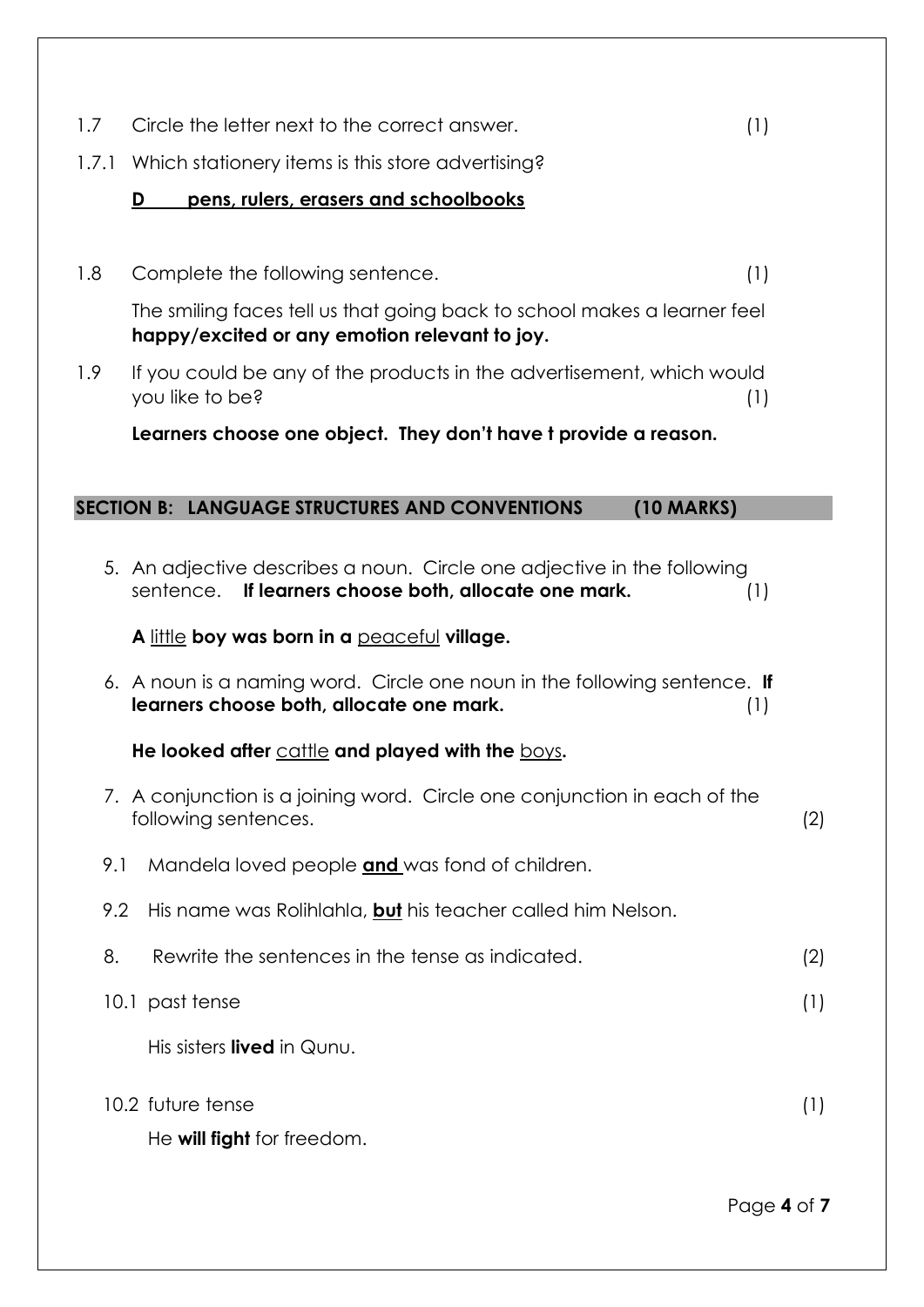| 9. | Rewrite the sentence using the correct punctuation. | (1) |
|----|-----------------------------------------------------|-----|
|    | <b>T</b> ata died a hero.                           |     |
|    | 10. Fill in the correct verb in the space provided. | (1) |

The boys play with many sticks but the boy **plays** with one stick.

# **SECTION C: WRITING AND PRESENTING (10 MARKS)**

Write two paragraphs of at least 10 sentences in total about someone who is

your hero or heroine. Make sure that you use the correct punctuation,

grammar and spelling. Do not number or repeat sentences.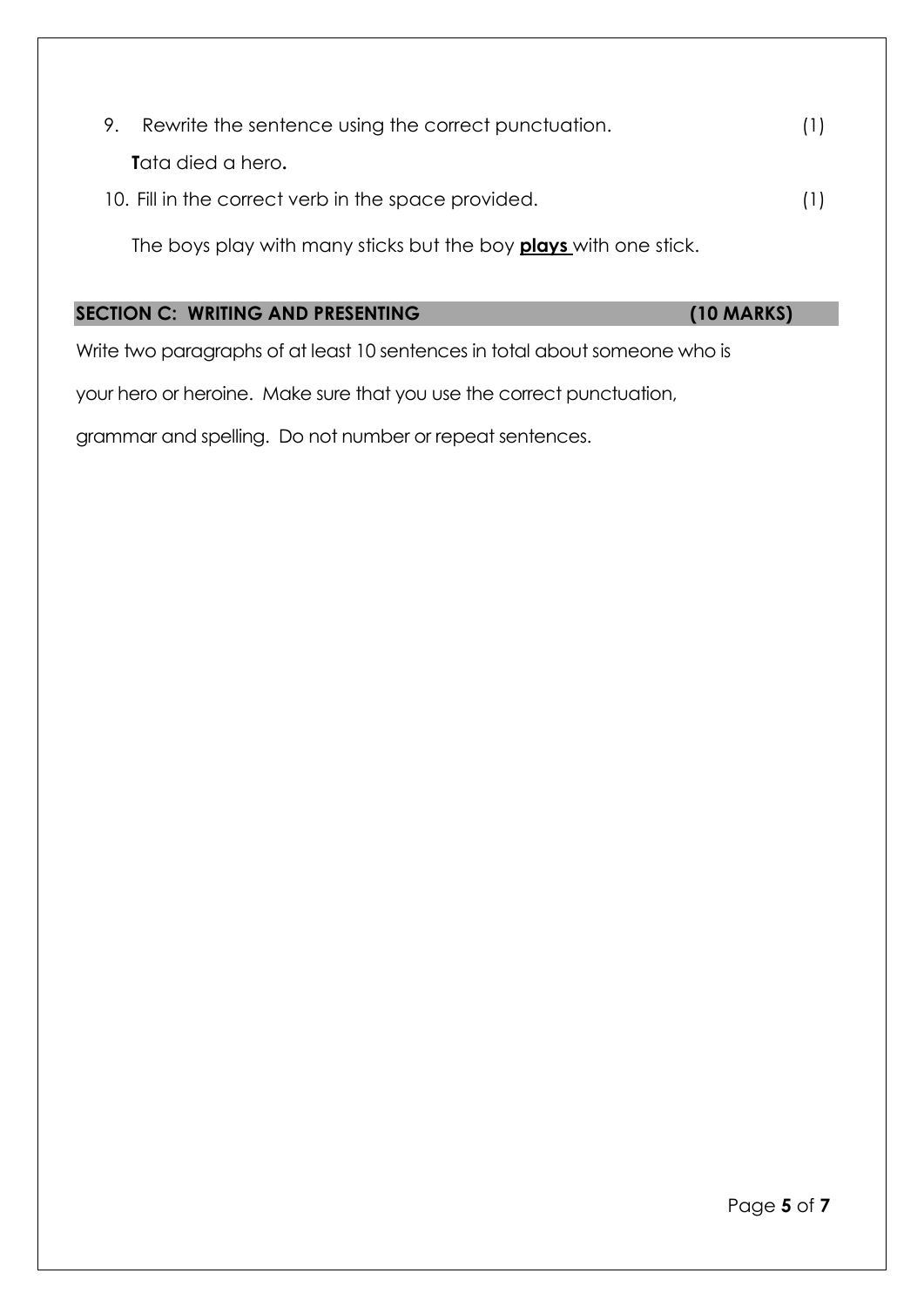# Grade 4 English First Additional Language 2020 Baseline Assessment

# **Your writing will be assessed according to the following rubric:**

| <b>Criteria</b> | 5                 | $\overline{4}$ | 3              | $\overline{2}$ | 1,0           |
|-----------------|-------------------|----------------|----------------|----------------|---------------|
| Content         | Content is        | Content is     | Some effort is | Effort is made | Content does  |
|                 | very creative     | creative and   | made to        | to write a     | not match     |
|                 | and matches       | matches the    | write          | paragraph.     | the topic.    |
|                 | the topic         | topic.         | creatively.    | Content is     | Learners      |
|                 | well.             |                | Content is     | not related to | copied        |
|                 |                   |                | topic related. | the topic.     | instructions. |
| Paragraph       | Excellent<br>Good |                | Acceptable     | Only one to    | One           |
| structure       | paragraph         | paragraph      | paragraph      | three          | sentence      |
|                 | structure with    | structure with | structure with | sentences      | only.         |
|                 | 10 sentences      | between        | between four   | written.       | Sentences     |
|                 | written.          | seven and      | and six        |                | numbered.     |
|                 |                   | eight          | sentences.     |                | Not a         |
|                 |                   | sentences      |                |                | paragraph.    |
| <b>Spelling</b> | Almost no         | Only some      | Many spelling  | Many spelling  | Too many      |
|                 | spelling          | spelling       | errors.        | errors.        | spelling      |
|                 | errors.           | errors.        | Reading not    | Difficult to   | errors.       |
|                 |                   |                | affected.      | read.          | Difficult to  |
|                 |                   |                |                |                | read.         |
| Language        | Almost no         | Only some      | Many           | Many           | Too many      |
| structures      | language          | language       | language       | language       | spelling      |
|                 | errors.           | errors.        | errors.        | errors.        | errors.       |
|                 |                   |                | Reading not    | Difficult to   | Difficult to  |
|                 |                   |                | affected.      | read.          | read.         |
| Total: $20/2 =$ |                   |                |                |                |               |
| 10              |                   |                |                |                |               |